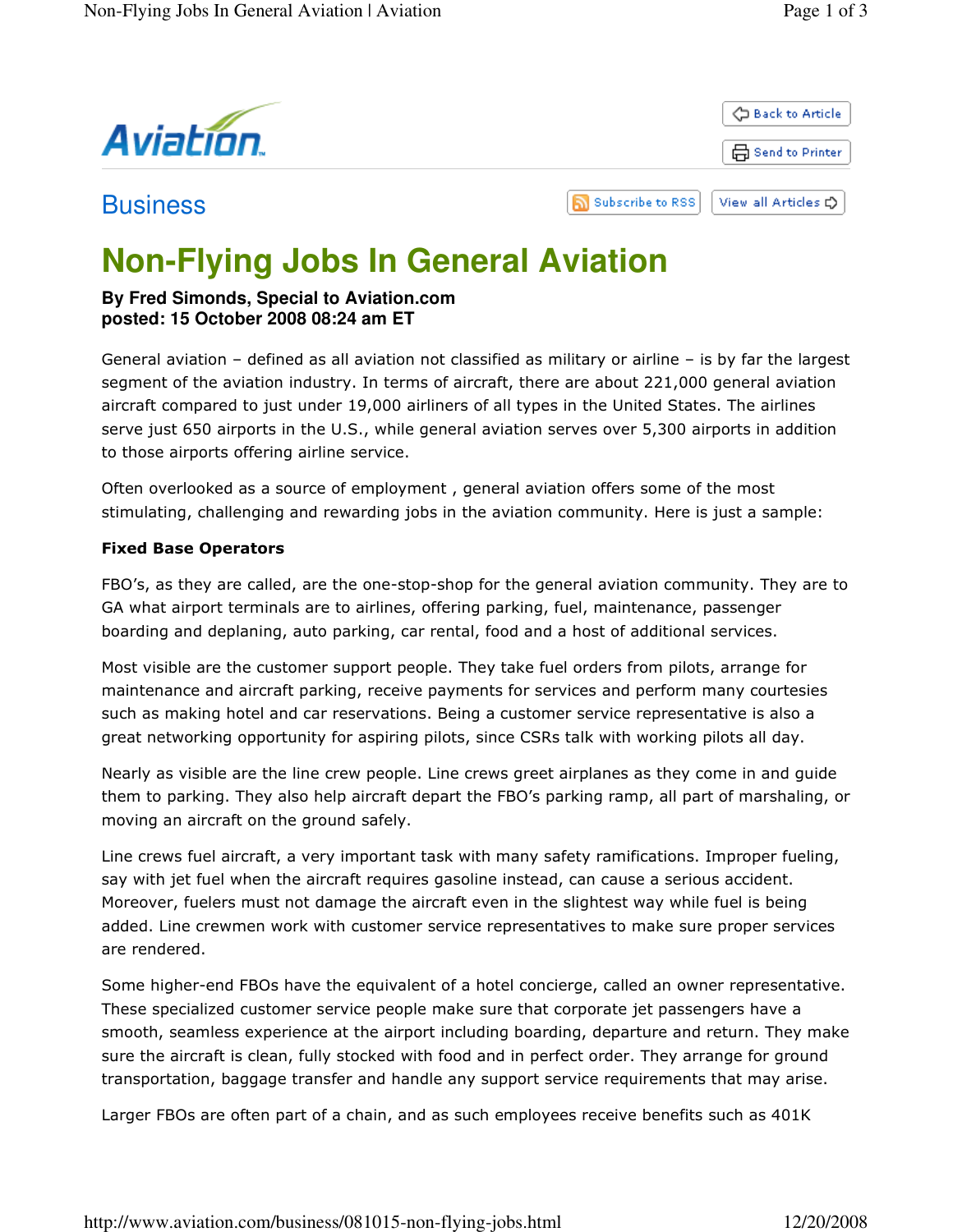plans, health and dental insurance, paid vacation and sometimes an annual bonus.

### Aircraft Management

Managing an airplane can be a logistically Herculean task, one which many aircraft owners prefer to delegate to professionals. Aircraft require frequent maintenance, periodic inspections, compliance with FAA airworthiness directives and manufacturers' service bulletins, proper insurance, current registration and much more. Professional aircraft managers assure that the aircraft is legal and safe, and also often handle pilot recruitment, qualification and recurrent training.

Positions in this niche market require a high attention to detail, a commitment to safety, and tolerance for the enormous amount of paperwork it takes to keep an airplane flying.

#### Aircraft Sales and Brokerages

The buying and selling of aircraft is an art form unto itself. If you have a persuasive and persistent personality, then this might be just right for you. As in most sales positions, the pay can be high and is usually based on a commission. You must know a great deal about airplanes in general, or you may specialize in one make or even one model.

If you wish to demonstrate an airplane to a prospective owner, you must be a pilot with over 200 hours. However, in the case of higher-end airplanes and especially jets, the owner may often not be a pilot and will hire or have an aircraft management firm hire a crew.

At this altitude, aircraft sales are made or lost on the basis of numbers - fuel efficiency, depreciation, tax credits and all the "financials" that form a total package to the prospective buyer. In the end, a multimillion-dollar purchase is more dependent on numbers than anything else. If you are persuasive, analytical and good at working the numbers, then you might enjoy a job as an aircraft broker.

#### Sales, Sales, Sales

It is held that until somebody sells something, nothing happens. An aircraft charter doesn't happen until someone sells one. Aviation people need lots of products and services, such as charts, headsets, electronics packages, maintenance overhauls and so much more. It all finds its way to market through sales people, whether through an FBO, a pilot shop or through an avionics dealer or maintenance facility.

Aircraft insurance brokers sell pilots and aircraft owners essential liability and hull (meaning the aircraft itself) insurance without which an airplane can fly, but at huge and unacceptable risk to the owner. Brokers are in the business of protecting their clients from financial disaster in case of a crash or physical damage to the aircraft, just as we buy car insurance.

Aircraft appraisers are an essential part of both the selling and insurance process, as when there is a loss due to aircraft damage, perhaps in a hurricane. Professional appraisers do their best to fairly establish the value of an aircraft based in part on its age, maintenance status, reputation, equipment on board and more. Reputable appraisers can earn six-figure incomes.